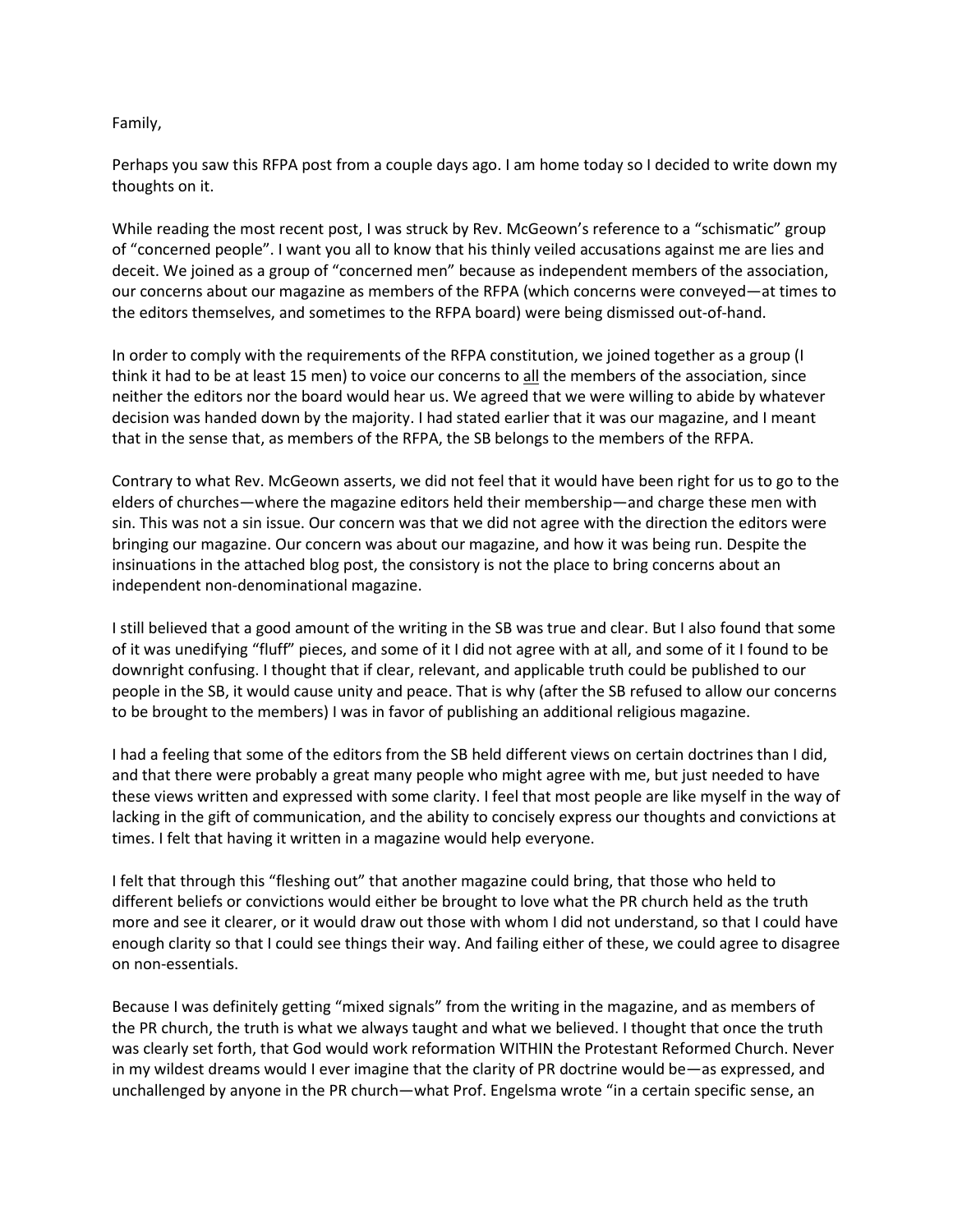activity of man precedes the blessing of God." And that "active faith precedes justification." I thought I was justified at the cross! I thought faith was being ingrafted into Christ, due to no activity of mine at all! I was naïve.

And another thing I don't agree with is that God only blesses us when we are not living in sin. I want you all to know that God *always* blesses the righteous, and God *only* blesses the righteous. Nothing that the righteous can do can ever make God stop blessing the righteous. Not only is God blessing you when you are doing good works, God is also blessing you when you are walking in sin.

My personal experience has been that; God is especially blessing me when I am walking in sin, because that is when I most need God. This blessing is realized by a searing conscience. This blessing is realized in the afflictions that come with the sin that drive me to repentance. This blessing is realized in the purging out of sin in my life, as tried by fire. This blessing is realized in my assurance of the Holy Spirit, that we have forgiveness through Christ—even before I repent! This blessing is realized in the confidence that God will never leave me nor forsake me.

The last thing you (or I) need is a God that leaves me hanging when I am down. While it is true that when I am walking in sin, I am looking to that sin for my comfort, rather than looking to Christ. And in this respect, I may not feel His fellowship. But it is because I am not looking to God for comfort and fellowship, not because the Holy Spirit has left me, but because I am quenching the Spirit!

But Christ is just as much if not (as I stated before) **more** present, and will **never** leave me. That is the clear experience of David after his sin with Bathsheba. Psalm 32:3 & 4: "When I kept silence, my bones waxed old through my roaring all the day long. For day and night thy hand was heavy upon me: my moisture is turned into the drought of summer." This confession does not sound like God left David. It sounds more like God would not leave David alone for a second.

This new theology that has a hold on the PR church, that we have fellowship "in the way of obedience" with the clear (and yet twisted) implications being taught from the pulpit, is destruction to the believer.

I recently received a book by Rev. Hanko on Job. The book is stellar, and I highly recommend it. The theology of the book is the antithesis of the new PR doctrine on fellowship. This is clearly and simply set forth when we see that Job was a godly man and living an exemplary life of good works and true obedience. Job 1:8: "And the Lord said unto Satan, Hast thou considered my servant Job, that there is none like him in the earth, a perfect and an upright man, one that feareth God, and escheweth evil?"

And then (according to the experience of Job) God (in His love for Job) removed any sense of "fellowship" from Job. Job's testimony was that he looked for God and could not find a sense of fellowship with God. Job 23:9: "Behold, I go forward, but he is not there; and backward, but I cannot perceive him".

Job's miserable comforters had the exact same theology as the PR church does now. After all his children were dead, they accused Job of not being sincere enough in his good works. In Job 4:7 & 8 the comforters rebuked Job by asking him; "Remember, I pray thee, who ever perished, being innocent? Or where were the righteous cut off? Even as I have seen, they that plow iniquity, and sow wickedness, reap the same."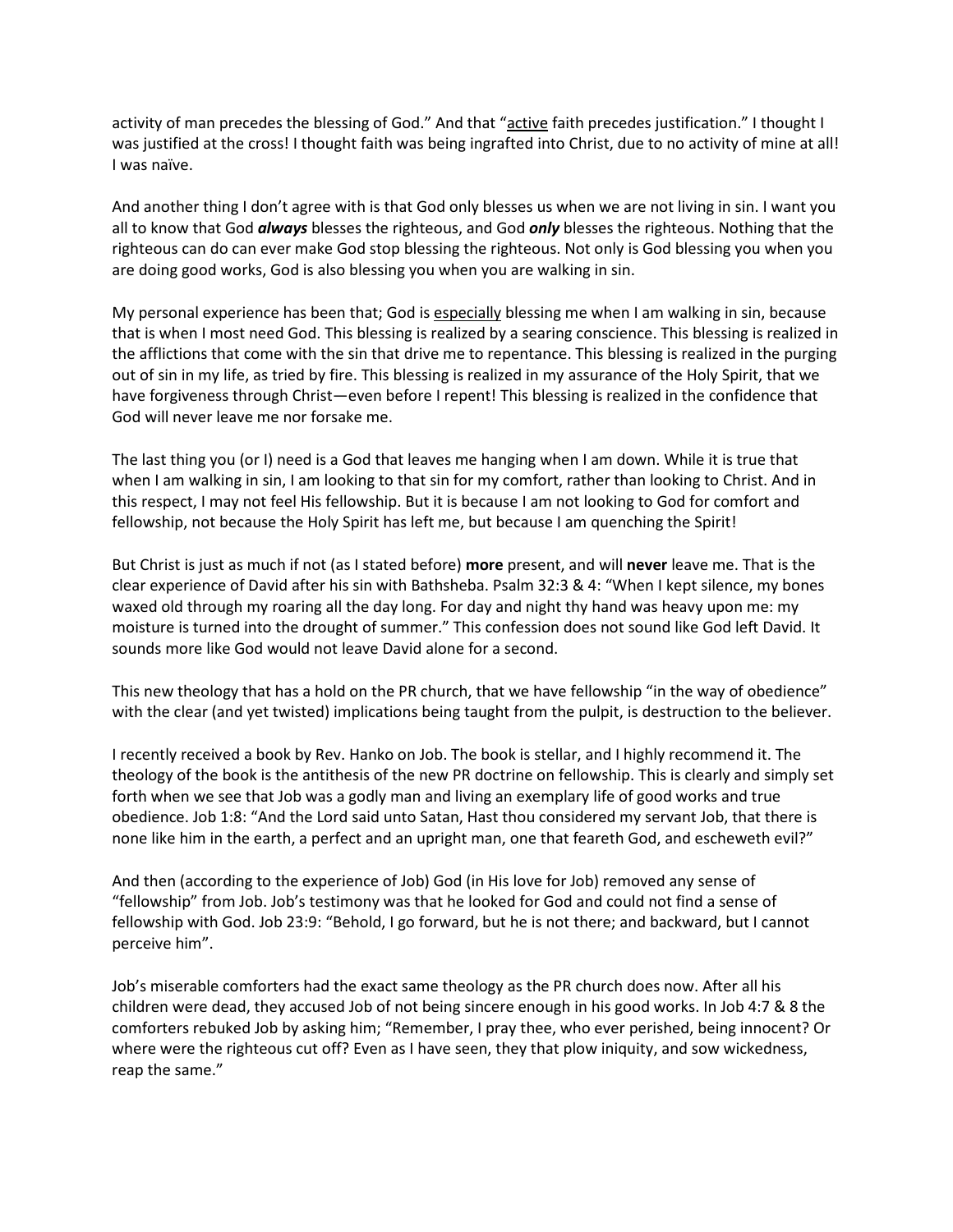What is really striking to me is that through the story of Job, God reveals what it is that determines the level of fellowship we have with God. HIS WILL! HIS WILL ALONE! HIS WILL APART FROM OUR DOING! HIS WILL APART FROM OUR REPENTING!

Did anybody catch that Job's sense of God's "fellowship" did not depend one iota on Job's obedience? God would not stop blessing Job with His love and true faith, and God would not leave Job to believe the doctrine that his friends reviled him with, and which is taught today in the PR church. God worked faith in Job which exceedingly surpasses any temporal earthly sense of "fellowship."

Getting back to the blog… The irony of the title of this article is rich. "Avoiding all Lies and Deceit". I find it ironic for several reasons.

The first irony is that by veiling his false accusations, he can insinuate wrongdoing by a group of men, he can make these accusations without an ounce of truth. The tactic of setting up straw men so that he can tear them down is well established, and very effective. It is called "Deceit". In this way, the denomination can shake their heads and say, "Yeah! I am sure that Rev. knows what he is talking about." "I will just accept that narrative. It's a lot easier than finding the truth. I don't have that kind of time."

The second irony is that in this very blog he is teaching the theology I still find confusing. The theology being taught in this blog post, is neither new nor novel. It is EXACTLY the theology of Hubert DeWolf.

The message of this blog post, **"On the cross pardon was purchased for all those who repent of their lies and believe on him."** is Arminianism. It is salvation by Christ AND something. In this case, my repentance. This is the theology I was raised under in the RCA. The gospel message should be; "believe on the Lord Jesus Christ and thou shalt be saved" And that believing is faith. Faith is the ingrafting of us, by Christ, into the vine. It is all of God.

Is it true that repentance of my lies a necessary fruit of salvation? Absolutely! I believe repentance is the first fruit of salvation, and it is as necessary that I bring forth this fruit, as it is necessary that I bring forth the other fruits of obedience. Is it true that repentance a necessary fruit for salvation? No. My salvation, and your salvation was purchased by Christ on the cross.

In the statement by Rev McGeown does not say that "on the cross pardon was for all His elect". If he had done this, he would have clearly stated the truth without confusion. I am guessing that Rev. McGeown does not really believe that our repentance from all our lies is a prerequisite for salvation. But I really don't know. If he does not really believe that, they why does he express it that way? And this is another example of why I found (and still find) the writing in the SB confusing. Another reason I find it confusing is because if I don't agree with a theology of one article, there is usually another article (sometimes from the same author) forthcoming, that will contradict it.

But as things progress, and believers are either silenced or driven from the ranks of the Protestant Reformed churches, I am guessing that unity will coalesce around the most popular and least offensive form of theology. But this is not unity in the truth.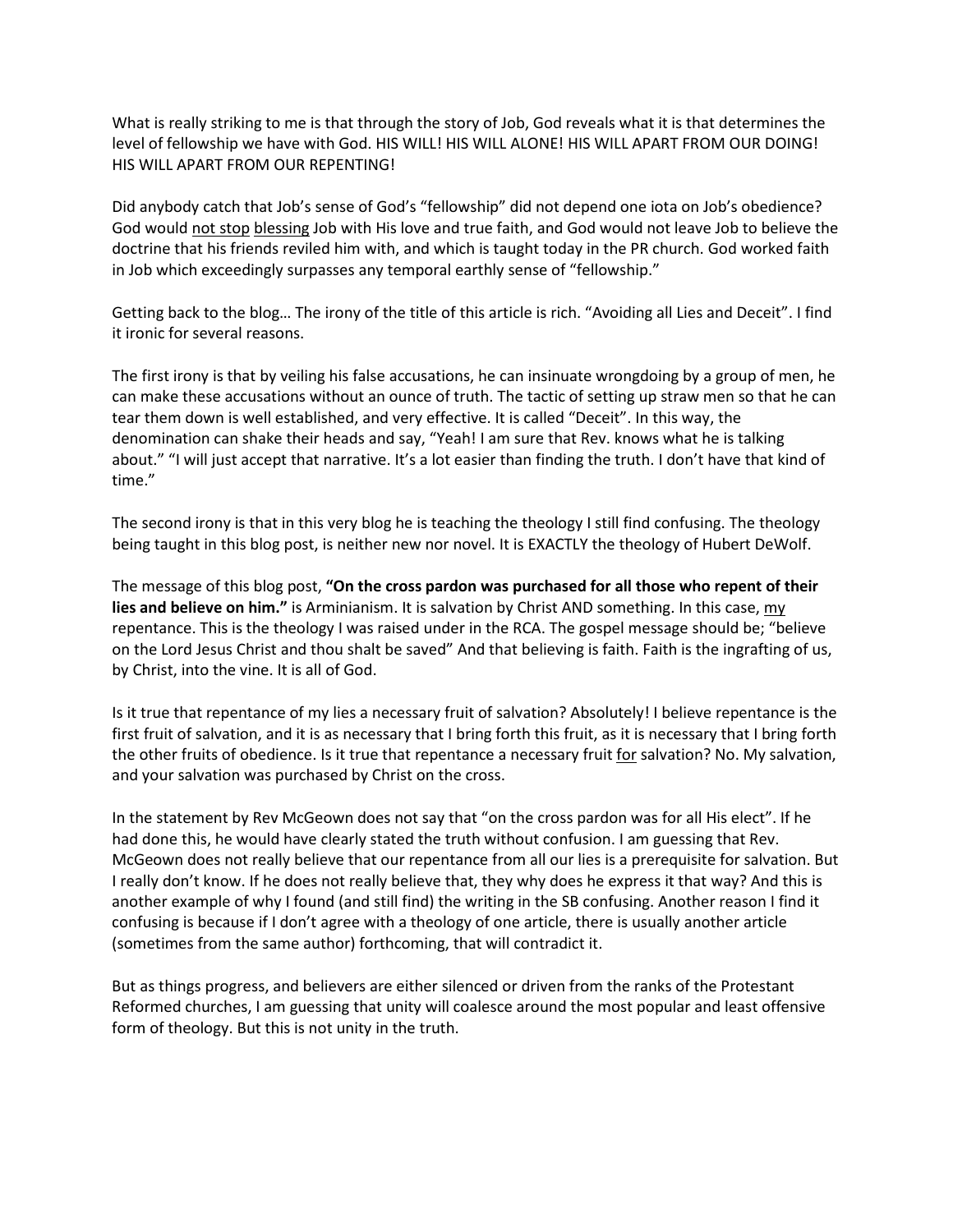This is unity when people do not agree, but they will be fed enough of what they believe in order to placate them, and at the same time keep them either uncertain, or confused enough to refrain from doing anything about the confusion.

The necessary implication of this blog post is that I (as a member of this "group" falsely accused of schism) repent. Repent or face damnation. Nothing could be more serious. God says in Roman 3:7 "If any man defile the temple of God, him shall God destroy; for the temple of God is holy, which temple ye are." This is the charge against me (schism) for which Crete Protestant Reformed Church has delivered a verdict of "guilty."

With my requested membership papers in the mail came a letter informing me that the consistory had charged me with sin, and also passed judgement that I was guilty of the gross sins of; public schism, faithless desertion of office and perjury.

Since the elders never spoke with me concerning any of these charges prior to, during, or following their judgment; I can only assume that all the charges relate to my signing of the Formula of Subscription.

But I maintain my innocence of these three charges.

## Public Schism:

False doctrine, a refusal to reject the false doctrine, and the binding of the conscience of office-bearers who were faithful to their calling to fight the false doctrine was, and is, the cause of the schism.

## Perjury:

I upheld my vows to God and in the Formula of Subscription so that I was not guilty of perjury. In the Formula, the office-bearer (I) declares his (my) allegiance to the Confession and Catechism together with the explanation of some points of the aforesaid doctrine made by the National Synod of Dordrecht, do fully agree with the Word of God. "We declare moreover that we not only reject all errors that militate against this doctrine, **and particularly those which were condemned by the above mentioned synod (***which specifically militated against Arminianism***)** but that we are disposed to refute and contradict these, and to exert ourselves in keeping the church free from such errors."

## Desertion of Office

It is exactly because I "refuted and contradicted these and exerted (myself) in keeping the church free from such errors" (specifically Arminianism), that I was forced out of the church where I was an officebearer—and also obligated to call out the faithful members with me.

Eventually, the false charges, the lies, the compromised gospel, the abuse of authority; will all be brushed under the rug. But God knows what was said and what was done. And God loves the truth. And He loves His Christ. And God does not give His glory to man, nor does he condition the salvation purchased by Christ, on the activities of man. Whether by grace, or otherwise. God cannot un-God Himself.